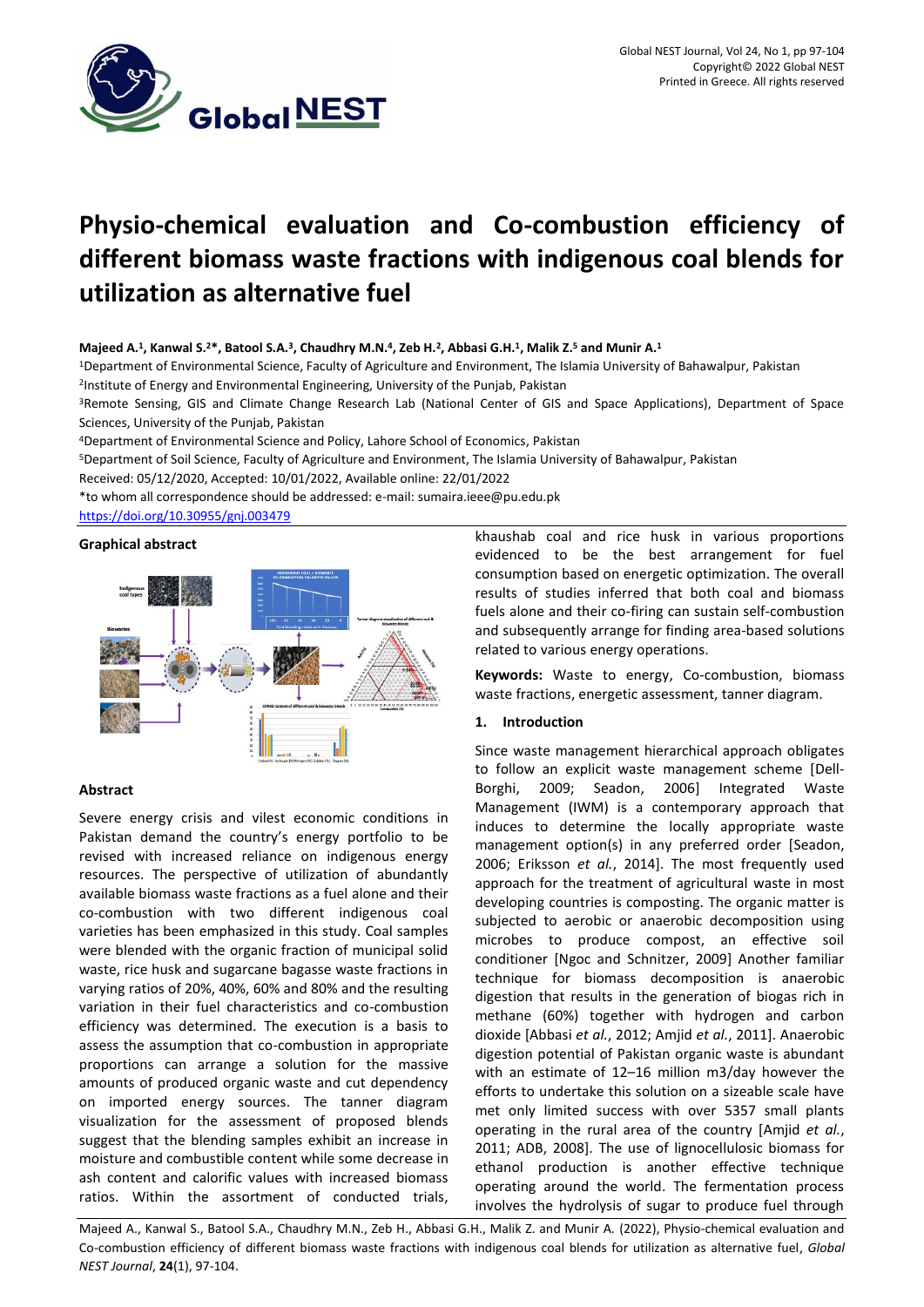microbial activity [Mussatto *et al.*, 2010]. Modern waste management systems cannot function without the use of thermal processes. Various available waste-to-energy techniques range from traditional ones (incineration and RDF incineration) with direct energy recovery to some modern thermo-conversion systems including liquefaction, trans-esterification, bioelectrochemical systems (BES), gasification, and pyrolysis leading to secondary fuels [Fruergaard and Astrup, 2011; Brunner and Rechberger, 2015]. Among these options pyrolysis and gasification are relatively well established. Pyrolysis takes place at a temperature of 400C and above in absence of oxygen, leading to the production of bio-oil, biochar, and fuel gas [Li *et al.*, 2004]. While gasification requires much elevated temperature (700C) and the presence of oxygen to decompose biomass into the gaseous form [Kumar *et al.*, 2009]. Another emerging practice to engage the energy value of waste fractions in a sustainable way implicates its co-combustion with auxiliary fuel in power plants or RDF plants to generate energy [Sahu *et al.*, 2014; Williams *et al.*, 2001]. The technology choice is influenced by the waste composition and geographic scope while potential economic, social, environmental, and energetic feasibility is also among decisive parameters.

Coal has long been the predominant source of energy for electricity production with an estimated contribution of 40.6% in the world's energy (Schiffer, 2016). Prompted by renewable portfolio standards, impending carbon legislation and shifting public apprehensions about the environment, the recent concerns are how to lower emissions and incorporate more renewable energy into the electricity generation mix. However, for now such concerns are bound to developed countries with stabilized energy consumption, the developing countries are still striving to even out their increasing demands for electricity. Some literature suggests that developing economies are increasing the coal dependency and more likely to follow the trend in coming years (IEA, 2019; Malkani, 2012; Schiffer, 2016; Sebi, 2019; Varadhan, 2019). To emphasize the conversion of power plants from coal-fired to co-fired by adding a percentage of sorted waste fraction to the fuel mix is assumed to optimize the treatment and management of waste streams in an effective and environmentally conscious manner. The strategic approach of exploiting the energy content through co-combustion is valuable as it effectively utilizes the energy content of waste leading to a reduction in fossil fuel consumption, reduced sulphur and mercury content, reduction in land requirement for disposal, job creation and preservation of environmental quality, (Abbasi *et al.*, 2012; Dong *et al.*, 2014; Fantin *et al.*, 2015; Kondusamy and Kalamdhad, 2014; Kothari *et al.*, 2014).

Owing to the demographic growth, rapid urbanization, rapidly changing lifestyles and consumption patterns, the problem of energy crisis and environmental degradation have become acute in Pakistan. Pakistan is facing an energy crisis with a supply and demand gap of up to 4,500–5,500 MW that demands the very basis of the country's energy policy to be revised (Asif, 2009; Rauf *et al.*, 2015; Safeer and Fatima, 2019). The overdependency on imported fossil fuel led to energy insecurity and increased circular debt. The crisis has not only affected the household, but the industrial sector is also challenged with an economic crunch of almost 157 billion rupees while 400,000 employees were forced to quit their jobs (Yasmeen and Sharif, 2014). The expensive energy generation also puts economic burden on consumers. The minimum cost of one electrical unit is 10 Rs. for household while almost 25 Rs. for industrial sector. With huge funds allocation and several energy projects under implementation, the Government is focused towards increasing the energy potential of the country. Hence, to meet up the targets, the need is to invest for sustainable options in local context. The prevailing energy crisis complemented by environmental degradation demands a need to switch from expensive resources to increase reliance on indigenous energy resources along with the envision to incorporate the potential waste-to-energy generation alternative, particularly those utilizing sorted fractions such as organic waste and refuse derived fuel in the formulation of national energy policies.

Coal is an economically viable and a long-term solution to balance the demand and supply chain of electricity in the country with up to 186 billion tons coal deposits (Malkani, 2012). Pakistan consumes about 18 million tons of coal each year; the share of indigenous coal is about 4.3 million tons, while the balance has to be imported due to relatively lower calorific value of indigenous coal (GOP, 2018). Fifty-five thousand (55,000) tons of municipal solid waste produced daily in congruence with ineffective solid waste management system distresses the environment at the national level (Hoi-Seong and Kwang-Yim, 2007). Since Pakistan is an agricultural country; many biomass waste resources are available for co-generation, an abundant potential lies in the sugar cane and rice husk industries. Rice is the second largest staple food crop of Pakistan, during the year 2017-18, almost 2.8 million hectares of land cultivated with rice with an estimated yield of 7.44 million tons. While sugar cane was cultivated at 1.31 million-hectare area to produce almost 81.1 million tons of crop (GOP, 2018). Presently a huge amount of crop residues are being generated with a residue to crop ratio (RCR) of 0.25 for rice husk and 0.26 for sugarcane bagasse (Kojakovic and Maltsoglou, 2014). These quantities, if effectively collected may constitute a valuable source of energy.

Since Pakistan is an agricultural country with over 26,280,000 ha' land under cultivation [29], massive agricultural residues are generated as a by-product from the processing and harvesting of crops. The burning of crop residues is an old and usual practice in the rural community of Pakistan. Most of the Biomass feedstock is directly utilized in stoves and brick kilns [30]. Stubble burning is also a common sight that adds significant pollution loads to the environment. Such enormous potential demands to assess assorted environmentally friendly options to determine the most suitable and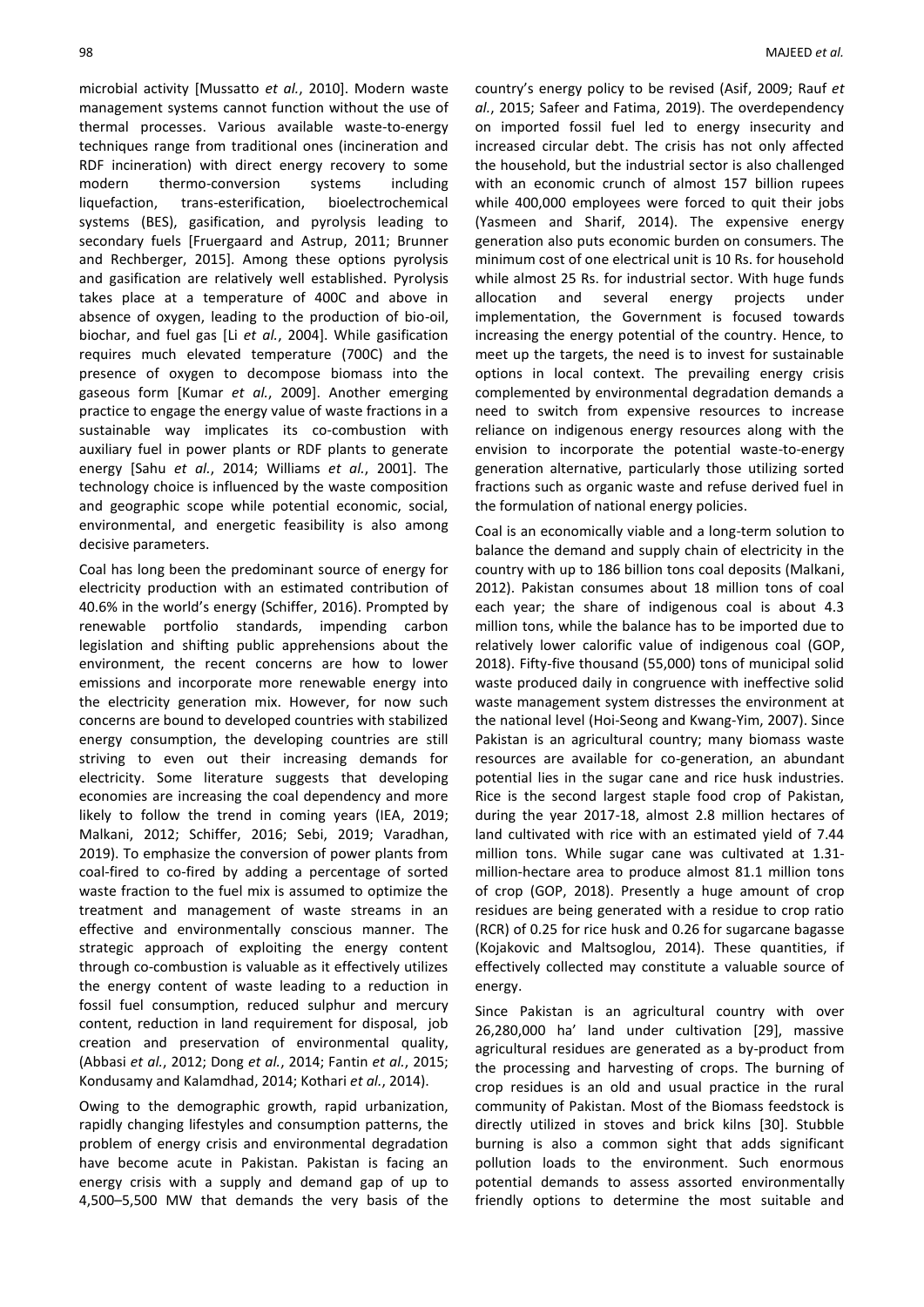implementable area-appropriate scheme(s). This study aims to investigate the fuel characteristics of indigenous coal and different biomass waste fractions, while the cocombustion efficiency of indigenous coal with different biomass waste fractions, including the organic fraction of municipal solid waste, rice husk and sugarcane baggasse are also studied. The two indigenous types of coal i-e Chamalang coal and Khushab coal were combusted alone and blended with a series of biomass waste fraction in different proportions. A triangular plot known as Tanner diagram was used to make a rapid evaluation of tested fractions for energy related operations (Montgomery, 2005). The idea of co-combustion of coal and organic waste blends is based on energetic and economic optimization. The execution is a requisite to assess the assumption that making a blend of indigenous coal with biomass waste fraction in an appropriate proportion can arrange for solutions related to energy and economic concerns leading to a solution for the massive amounts of produced organic waste and increased reliance on indigenous coal.

## **2. Materials and methods**

A number of experiments were carried out to evaluate the physical and chemical characteristics, calorific values, carbon and sulfur contents that ultimately affect the combustion efficiency and economic feasibility of different settings under consideration.

#### *2.1. Sample preparation*

Several components collected for the study include indigenous coal samples, organic fraction of municipal waste, rice husk and sugarcane baggasse. The sugarcae baggasse and rise husk samples were taken from local industries, while the MSW organic fraction was separated from the solid waste collected from Allama Iqbal town, Lahore. Two different indigenous coal varieties, namely Chamalang coal and Khaushab coal, named based on the places of their origin were also brought for analysis. Sampling was carried out according to (ASTM-D197-87 2007). All these fractions were prepared for further analysis through air drying, grinding and blending of the components at appropriate ratios. Air drying was carried out in ovens at ambient +15C with hot air passing through the samples. Air dry loss (ADL) was also determined at this stage. The grinding was carried out using disc mills and the samples were prepared at 250 micrometer particle sizes. The Coal samples and biomass fractions were tested alone for various parameters and coal samples were blended with each of the biomass waste fraction in varying ratios of 20%, 40%, 60% and 80% and the resulting variation in their characteristics were determined.

#### *2.1.1. Proximate analysis*

For the determination of moisture content, volatile matter, ash and fixed carbon of the fractions under study an automatic, software controlled Thermogravimetric Analyzer (TGA 701) was used. In a standard crucible, one gram of sample (72 mesh size) was placed inside the furnace at 105±5 C for one hour for moisture content determination. When the weight loss reached equilibrium,

Fixed Carbon = 100 - (Moisture +Volatile matter +Ash)

# *2.1.2. Determination of Carbon, Hydrogen, Nitrogen, Sulphur and Oxygen (CHNSO) content*

The Carbon, hydrogen, nitrogen, sulphur contents of indigenous coal, municipal waste, rice husk and sugarcane bagasse samples were determined by using FLASH 2000 analyzer functions in accordance to ASTM D-5291. The FLASH 2000 analyzer functions according to the dynamic flash combustion of the sample. Samples were weighed into a tin capsule and introduced in the combustion reactor via the thermo scientific MAS 200R autosampler. The resultant gases after the combustion are taken by helium flow to a layer filled with copper, then swept through the GC column that split the combustion gases and eventually detected by a thermal conductivity detector (TCD). Oxygen (O) content was determined through an indirect calculation with respect to measured elements (CHNS) using equation 1

#### O% = 100- C%- H%- N%- S%-Ash

## *2.1.3. Calorific value determination*

The calorific value indicates the amount of heat that is released when the coal is burned. The gross calorific value of coal and biomass fractions was determined using an automatic, software-controlled bomb calorimeter specifically designed to measure calorific value of any liquid or solid fuel samples (ASTM-E711-87 2007). The samples were placed in the combustion vessel under high pressure oxygen environment (450 psi). The combustion vessel is surrounded by a known quantity of water. Heat absorbed by combustion vessel, calorimetric vessel and other parts of calorimeter is determined as water equivalent of calorimeter using a known weight pellet of benzoic acid. The instrument measures the gross calorific value based on the water equivalent of the calorimeter and an increase in temperature on sample ignition.

#### *2.2. Energetic assessment*

A triangular plot known as Tanner diagram is one of the applicable methods to make a rapid evaluation of various solid waste fractions for energy related operations (Komilis *et al.*, 2014; Zhao *et al.*, 2016). Conventionally it is used to test the self-sustained combustibility of the waste streams based on three criteria i-e; the moisture content of the sample (M %), ash content (A %) and combustibles C% (fixed carbon% + volatile solids %) making a sum of 1 or 100%. The theory suggests that the waste is feasible for self-combustion if the M %< 50%, A %< 60% and C %> 25% (Montgomery, 2005; Tanner, 1965). A number of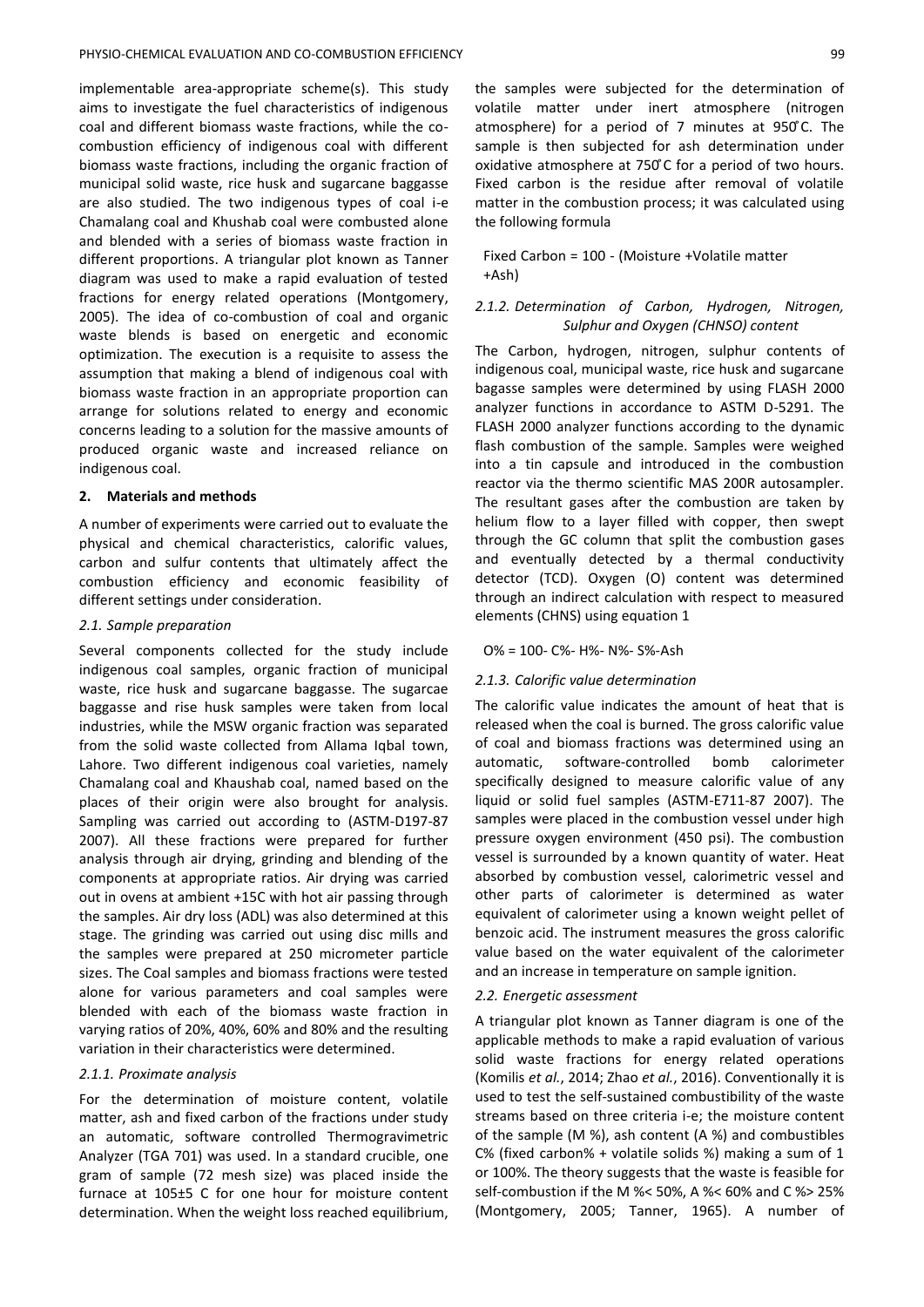triangular graphs were constructed considering the same quality standards and compared to tanner diagram, hence in this study the practice is employed as a quick visual assessment tool to present the energetic feasibility of waste samples for their utilization as a fuel alone and the effects of its blending with different proportions of indigenous coal on energy performance for cocombustion in power plant and RDF plant operations.

#### *2.3. Economic assessment*

A simple economic assessment was carried out to illustrate the feasibility of existing indigenous coal (Khaushab and Chamalang coal) and biomass resources (sugar bagasse, rice husk and MSW organic waste) for their utilization as a fuel in power generation. The focus is on coal-only power generation compared with different ratios of studied coal types and organic fractions to determine the most economical co-combustion fuel proportions.

The economic assessment was carried out using a generalized mathematical equation; the equation represents the results considering different tested samples, their costs and calorific values. The running cost is mainly based on the price of fuel, the majority of the total cost of coal-only generation comes from purchasing of coal. Large quantities of organic waste and agricultural residues are produced in Pakistan and available at cheap prices. Other coal plant operation and maintenance costs (labor, environmental controls, etc.) are assumed constant with respect to co-combustion rate and are not included in the cost estimates for the purpose of comparing the cost of co-combustion vs. coal-only electricity generation. The calorific value of various tested samples is often a decisive parameter to determine the

potential economics of different products or services. The costs of different fractions were summed up and associated variations in costs were calculated considering the ratios and calorific values of the studied samples. The economic assessments were carried out based on the costs and the amount of different fuels required to produce 1 kWh of electricity in a coal fired power plant.

PFE = (%C. PC+%BF. PBF) \* Amount of fuel

Amount of fuel = RCV/(SCV \* plant efficiency)

Here,

PFE = Price of fuel to produce 1 kWh of electricity in a coal fired plant

%C = Percentage of Coal in the sample

%BF = Percentage of Biomass waste fraction in the sample

PC = Price of used coal

- PBF = Price of used Biomass waste fraction
- RCV = Required calorific value to produce 1 kWh electricity

SCV = Calorific value of the sample

The energy conversion is determined by the efficiency of the power plant boiler and combustion process which is typically between 70-80% depending on boiler type and its maintenance. Second stage is dependent on vapor cycle efficiency, modern coal fired power plants usually boast efficiencies that vary from 32-40%. In this case we assume the conversion efficiency at 75% and the vapour cycle efficiency as 36% (IEA, 2010), the overall efficiency of the power plant turns out to be 27%.

|  |  | Table 1. Results of proximate analysis, GCV and CHNS content of coal samples, biomass and organic fractions of MSW |
|--|--|--------------------------------------------------------------------------------------------------------------------|
|--|--|--------------------------------------------------------------------------------------------------------------------|

| Constituent               |           | <b>Coal Sample</b> | <b>Biomass Sample</b>    |                  |                    |  |  |
|---------------------------|-----------|--------------------|--------------------------|------------------|--------------------|--|--|
|                           | Chamalang | <b>Khushab</b>     | <b>Sugarcane Bagasse</b> | <b>Rice Husk</b> | <b>Organic MSW</b> |  |  |
| Moisture (%)              | 3.07      | 2.84               | 3.97                     | 4.4              | 43.14              |  |  |
| Volatile Matter (%)       | 35.25     | 46.77              | 78.60                    | 65.34            | 45.19              |  |  |
| Ash (%)                   | 25.99     | 9.6                | 4.3                      | 16.2             | 4.72               |  |  |
| Fixed Carbon (%)          | 35.69     | 40.79              | 13.1                     | 14.06            | 6.94               |  |  |
| Calorific Value (Kcal/Kg) | 5460      | 6145               | 2995                     | 3518             | 3285               |  |  |
| <b>CHNSO Content</b>      |           |                    |                          |                  |                    |  |  |
| $Carbon(\%)$              | 68.8      | 80.3               | 41.8                     | 38.5             | 40.3               |  |  |
| Hydrogen (%)              | 4.2       | 4.5                | 5.35                     | 5.31             | 6.1                |  |  |
| Nitrogen (%)              | 0.6       | 0.5                | 0.37                     | 0.28             | 3.3                |  |  |
| Sulphur (%)               | 6.6       | 3.9                | 0.187                    | 0.34             | 0.45               |  |  |
| Oxygen (%)                | 26.4      | 14.7               | 52.48                    | 55.91            | 50.3               |  |  |

#### **3. Results and discussion**

The physical characteristics and gross calorific value of two indigenous coal samples from two different coalfields in Pakistan and three abundantly available biomass waste fractions (rice husk, sugarcane bagasse and organic fraction of MSW) were studied inferring the results shown in Table 1. The combustion behavior of biomass fractions in general is different than coal. The volatile matter and fixed carbon both contain energy and that is released on

combustion. The high volatility reflects that less amount of fixed carbon is left as residual. The combustion of coal is based on the burning of fixed carbon content while in biomass, it's predominantly the volatile content that ignites (Gil *et al.*, 2010). Ash content is the amount of residue that would be left behind upon combustion of tested samples.

The physical characteristics and calorific value of different coal samples vary with the age, ranking and location of the coal mines. Khaushab coal is from Salt Range Punjab,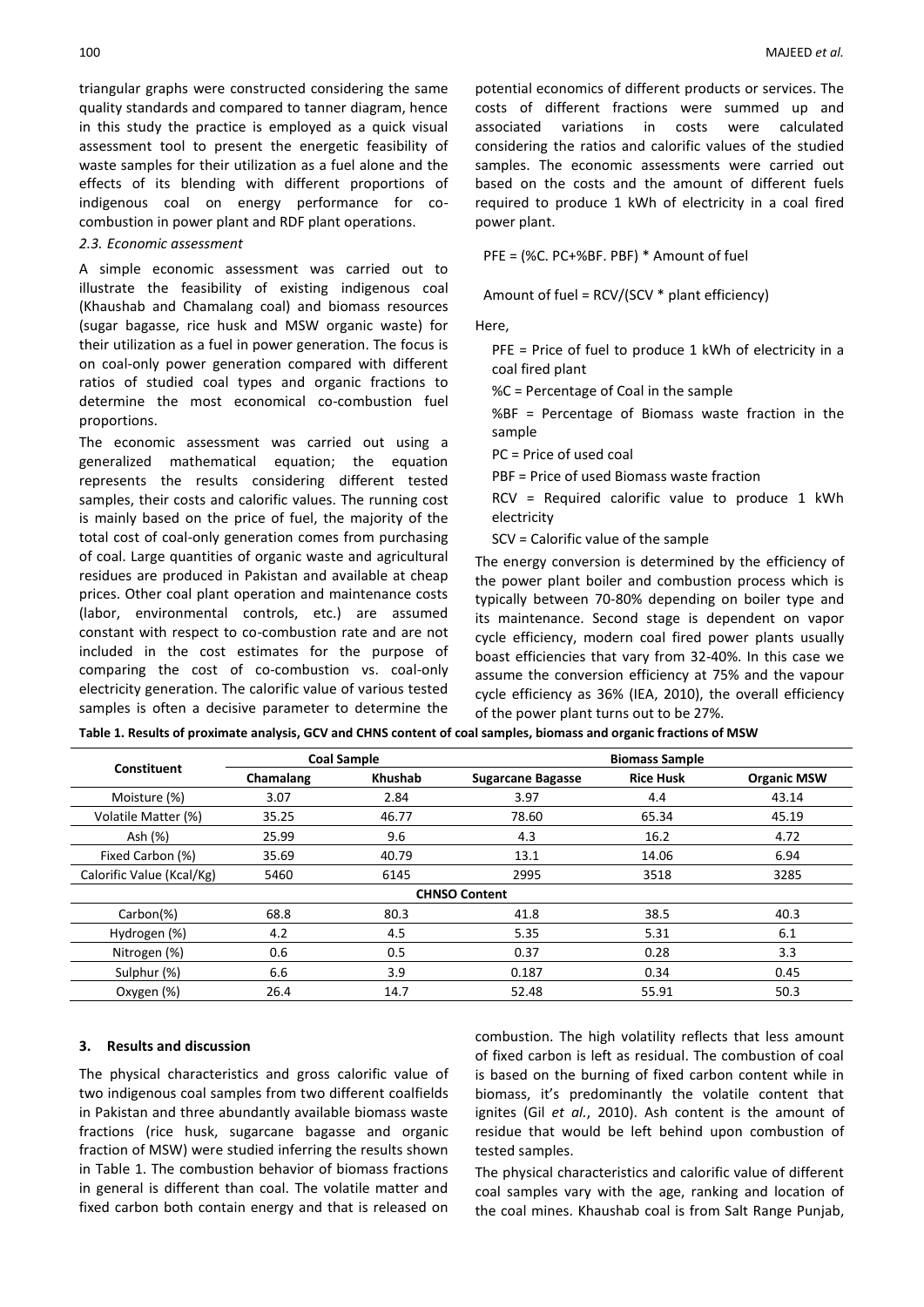while Chamalang coal is from Chamalang Balochistan. Among two coal samples the combustion efficacy of Khaushab coal is better than Chamalang coal owing to low moisture content, high volatility, less ash and high calorific value, while the sulphur content was also found to be less. For Khaushab coal the amount of fixed carbon was found to be slightly above 40%. The sulphur content was found to be about 3.9% (a value >3% is an indication of high sulphur coal). The calorific value of coal samples alone has been found to be 6145 kcal/kg. While for chamalang coal the amount of fixed carbon is about 33%, the coal samples received have high sulphur and ash content of 6.6% and 25.99% respectively. Whereas the heating values of the coal samples were found to be 5460 kcal/kg and could be ranked as sub bituminous to bituminous coal (Asghar *et al.*, 2015). In evaluating the results, it was observed that the combustion behavior of different biomass fractions is different than coal with high moisture content and volatility while the fixed carbon content and ashes are lower accordingly. The studied physical characteristics also vary among various biomass fractions (rice husk, sugarcane bagasse and organic fraction of solid waste). In this respect, rice husk and sugarcane bagasse have much lower moisture content than organic fraction of solid waste while their volatility and fixed carbon content are comparatively higher. On the other hand, the sugarcane bagasse samples, and organic waste samples were found similar in ash content (4% to 5%) due to the high volatility of the former and high moisture content of the later. The rice husk showed most favorable characteristics as a fuel with higher calorific value due to the oil content of rice husk, while sugarcane bagasse samples exhibited lower calorific value among three. The waste components generally had high carbon content and moderate hydrogen content, indicating a good energy potential, while the sulphur content was also observed to be very low as compared to studied coal samples. The results are, however, dependent on the sources of the samples and the way samples are processed in these facilities. The municipal solid waste samples were taken directly from residential areas, while the rice husk and sugarcane samples were taken from respective industries where some drying process has already taken place.

## *3.1. Projected energetic validation*

The coal and biomass waste fractions blends were prepared with the addition of 20%, 40%, 60% and 80% biomass fractions in coal on a weight basis (with 80 mesh size). The studied physical characteristics of a series of blends are presented in an alternative graphical way (ternary plot) to illustrate the energetic feasibility and cocombustion efficiency of various coal and biomass samples while considering the effect of blending. These graphs are based on the available moisture content, combustible and ash content data; since, these characteristics could offer a good indication of the combustibility of tested samples. Different points represent the experimental location of various samples. Here, 100:0 represents results for 100% coal, 80:20 depicts 80% coal and 20% biomass content, 60:40 is an

indication of blend with 60% coal and 40% biomass, 20:80 shows 20% coal and 80% biomass content and 0:100 is a 100% biomass sample.



**Figure 1.** Tanner triangle depicting combustion efficiency of different blends of Chamalang and Khaushab coal with organic waste in various ratios.

Organic MSW contain heterogeneous material with much higher moisture content and lower devolatization temperature than coal due to the presence of complex but easily decomposed components like cellulose and PVC (Gil *et al.*, 2010). The studied samples of coal and the organic fraction of municipal solid waste are in agreement with these findings. The graphical representation of organic MSW and their various blends with Chamalang coal indicated a significant increase in the amount of moisture as the proportion of organic fraction increased from 0 to 100% from as low as 3.07% to as high as 43.14% with a standard deviation of 14.52. On the other hand, the amount of combustible and ash content decreased correspondingly from 70.97% to 52.1% and 26% to 4.7% with a standard deviation of 6.98 and 9.42 respectively. Organic waste co-combustion with Khaushab coal demonstrated a sharp increase in the moisture content from 2.8% to 43% with a standard deviation of 13.9, while the amount of combustible was observed to have a vertical decrease from 87.5% to 52%. The ash content showed a relatively less decline from 4.7% to 9.6% with a standard deviation of 1.83 along with increasing replacement of coal with biomass. The samples with the highest calorific value are positioned at the bottom left corner of the graph while a decrease in calorific value is observed at upward locations, the decrease can be associated with the increase in the amount of biomass.

The physical characteristics of Chamalang coal, Khaushab coal, sugarcane baggase and their various blends are graphically depicted here. The sugarcane baggasse samples were observed to have low moisture content and their blending with Chamalang coal specified slight decrease in moisture content from 3.97% to 3.07% with a standard deviation of 0.40 only. Sugarcane baggase cocombustion with Khaushab coal demonstrated the moisture content increase from 2.8% to 43% with a standard deviation of 13.9. The studied samples were mainly composed of combustible matter that varied from 91.6% to 66.8% for different blends of Chamalang coal and 91.7% to 87.6% for various Khaushab coal blends. Among the tested samples the 100% coal samples had the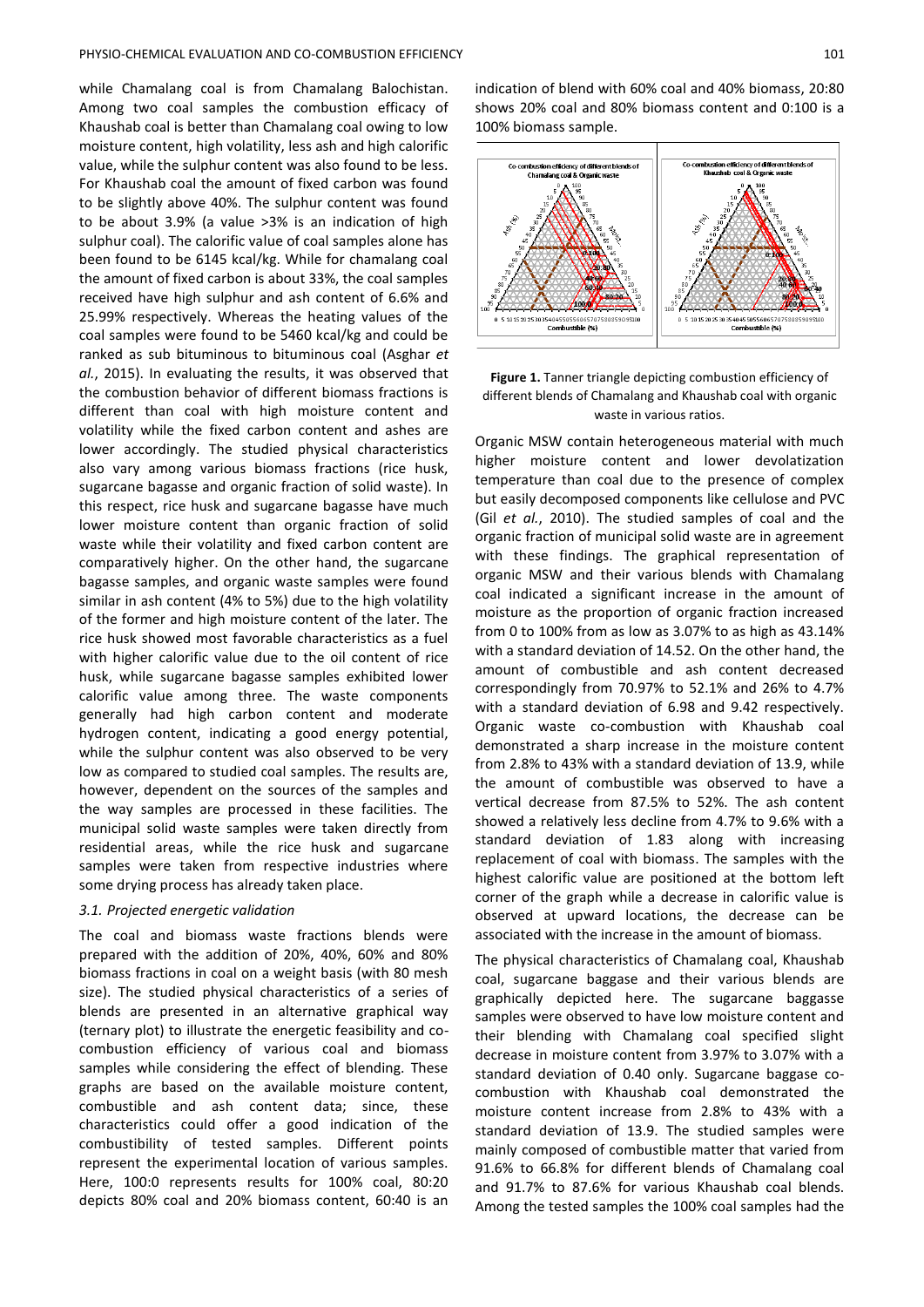lowest volatile contents and high fixed carbon content which decreases correspondingly with increasing biomass content due to the high volatility of sugar cane bagasse. A decrease in ash content from 30.1% to 4.3% and from 9.6% to 4.3% with a standard deviation of 9.7 and 2.1 was observed for Chamalang and Khaushab coal blends respectively.



**Figure 2.** Tanner triangle depicting combustion efficiency of different blends of Chamalang and Khaushab coal with sugarcane baggase in various ratios.



**Figure 3.** Tanner triangle depicting combustion efficiency of different blends of Chamalang and Khaushab coal with rice husk in various ratios.

The experiments for various samples of Chamalang coal with rice husk exhibited slight increase in the amount of moisture as proportion of rice husk increased from 0 to 100% from as low as 2.77% to as high as 4.4% with a standard deviation of 0.613. The amount of combustible also increases from 66.8% to 79.4%, while the ash content decreased correspondingly from 30.1% to 16.2% with a standard deviation of 5.38. The co-combustion behavior of Khaushab coal blends for 20%, 40%, 60%, 80% blending ratios with rice husk follow more or less similar trend i-e; they show less variation in moisture content from 4.4% to 2.8 % with a standard deviation of 0.577 and a relatively less significant decrease in combustible content from 87.5% to 79.4% with a standard deviation of 3.04 that leads to relatively high ash content that increases from 9.6% to 16.2% with a standard deviation of 2.47% along increasing biomass blending ratios.

The overall results suggest that all the blending experiment show some comprehensible results where the moisture contents and combustibles increase, and the amount of ash contents decrease with increased biomass ratio. A comparison of biomass blends with both coal types exhibited a more notable variation in studied parameters for Chamalang coal as compared to Khaushab coal as the biomass fraction increases in the mixtures. The result evaluation suggests that the average moisture content of biomass waste samples is almost 17.7%, while the average moisture content of two studied coal samples in 2.9%. The moisture content increases with increased biomass fraction in the blends. The average moisture content increase in the blends of Chamalang coal and biomass waste from as low as 3.07 to as high as 43.14. While for Khaushab coal the blending with biomass waste increases the moisture content to 6.6% on average. The biomass waste fraction has high volatility and low fixed carbon content, the average volatile matter of biomass fractions sampled is 63.04%, which is much higher than the volatile matter released from coal combustion. The average rise in the volatility of Chamalang coal and biomass blends is 18.57, while for Khaushab coal and biomass blends volatility increases to an average of 26.1%. The ash content, in general is found to decrease with increased biomass and increased volatility. The average ash content of biomass fraction is 8.4% and upon blending the coal ash content can be reduced up to 9.90%. The ash content, however, can be affected by the mud and grit present in the samples.

The tanner diagram visualization for the assessment of proposed blends suggest that all the trial samples lie within the given limits for three discussed parameters i-e;  $M < 50\%$ , A  $< 60\%$ , and C >25% and can sustain selfcombustion without any auxiliary fuel. Theoretically, the results propose that the tested biomass waste samples alone and their various blends are appropriate for utilization in energy related operation. Calorific value is an important parameter when comparing different fuels relative to energy production. As anticipated, the highest GCV of 6145 Kcal/kg for Khaushab coal and 5460 Kcal/kg for Chamalang coal were observed to decrease with an increase in blending proportion of organic waste. The decrease in calorific value of tested samples is attributed to higher moisture content, increased volatility and decreased fixed carbon and ash content.

## *3.2. Economic assessment*

The project type, size and technology choice are dependent on the cost and efficiency of various technologies as well as the local requirements of electricity. However, the availability and cost of required fuel also play an important role in regulating the financial matter. The capital cost of a power plant mainly includes its land and construction cost. A study suggested that an estimated cost for coal plant construction is between \$1,500 and 3,500/kW, (Schlissel *et al.*, 2008) while retrofitting coal plants for co-firing requires a lesser cost of between \$430 and \$500/kW for co-feed plant and USD \$760-900/Kw for separate feed plants (ETSAP, 2013). Considering the calorific values and associated prices of tested samples, the results present the biomass and coal co-combustion samples that can provide the greatest savings from reduced fuel cost compared to coal-only using existing coal plants for the production of 1 kWh of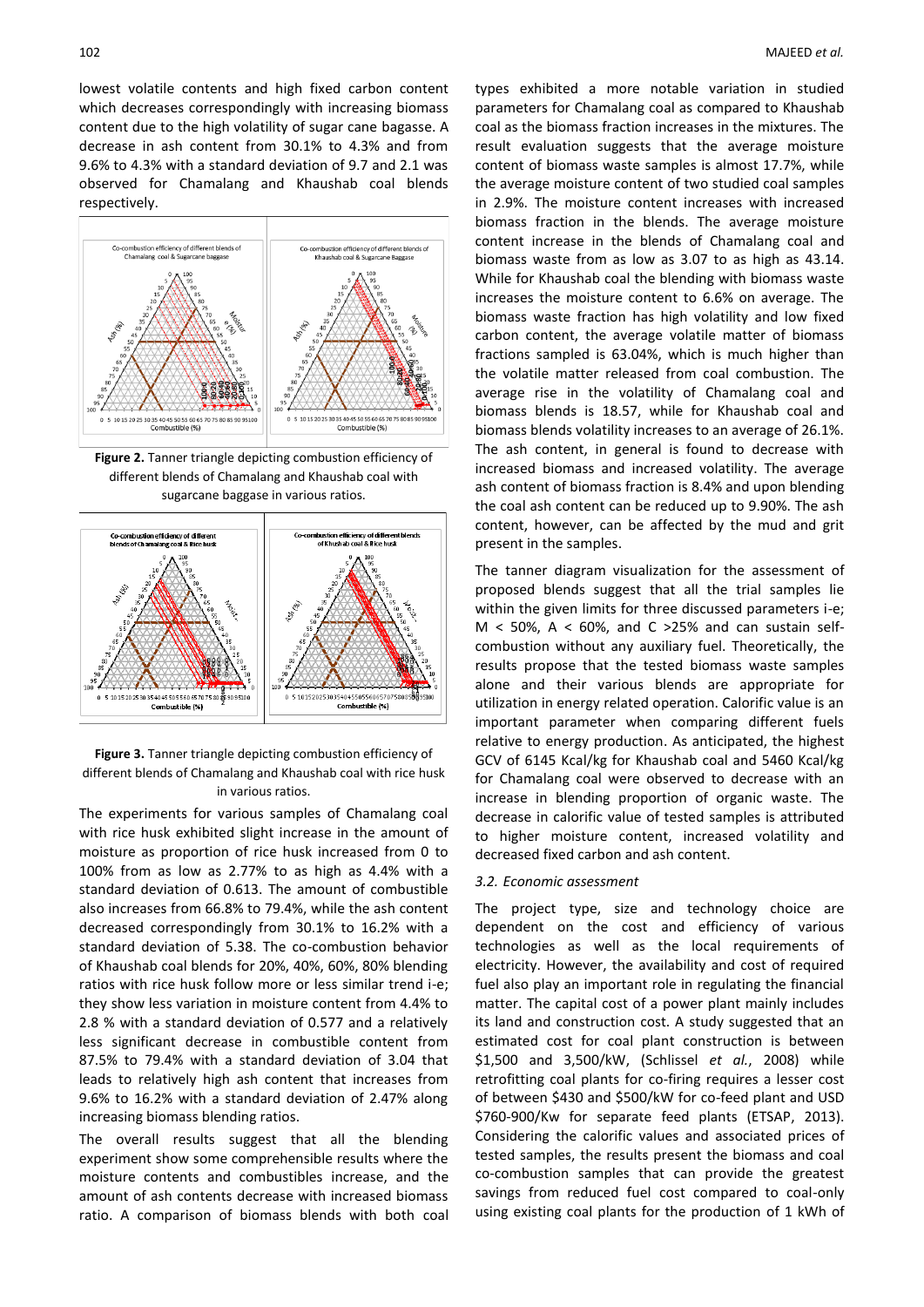electricity. The market price of khaushab and chamalang coal are 24 Rs./kg and 22 Rs/kg respectively. The market price of rice husk is approximately 8 Rs./kg because of its demand in various other operations. Sugarcane bagasse is

being sold at 5 Rs./kg. While solid waste is being sold by various waste management companies to some brick and cement kilns at a rate of 54 Rs./ton.

**Table 2.** Gross Calorific values (Kcal/ Kg) for different coal and biomass waste samples and their various blending ratios

| <b>Constituents</b>                | Gross Calorific values (Kcal/Kg) for different coal and biomass blending ratios |       |       |       |       |       |
|------------------------------------|---------------------------------------------------------------------------------|-------|-------|-------|-------|-------|
|                                    | 100:0                                                                           | 80:20 | 60:40 | 40:60 | 20:80 | 0:100 |
| Khaushab coal + OMSW               | 6145                                                                            | 5371  | 4822  | 4263  | 3709  | 3285  |
| Khaushab coal + Rice Husk          | 6145                                                                            | 5424  | 4907  | 4410  | 3903  | 3518  |
| Khaushab coal+ Sugarcane bagasse   | 6145                                                                            | 5329  | 4716  | 4100  | 3484  | 2995  |
| Chamalang coal + OMSW              | 5460                                                                            | 4840  | 4425  | 4010  | 3590  | 3285  |
| Chamalang coal + Rice Husk         | 5460                                                                            | 4875  | 4499  | 4123  | 3745  | 3518  |
| Chamalang coal + Sugarcane bagasse | 5460                                                                            | 4766  | 4299  | 3813  | 3334  | 2995  |

**Table 3.** Approximate Fuel Prices (Pak Rs.) for production of 1kWh of electricity utilizing different coal and biomass blending ratios

| <b>Constituents</b>               | Fuel Prices (Pak Rs.) for production of 1kWh of electricity utilizing different coal and biomass |       |       |       |       |       |
|-----------------------------------|--------------------------------------------------------------------------------------------------|-------|-------|-------|-------|-------|
|                                   | blending ratios                                                                                  |       |       |       |       |       |
| <b>Ratios</b>                     | 100:0                                                                                            | 80:20 | 60:40 | 40:60 | 20:80 | 0:100 |
| Chamalang coal + OMSW             | 12.44                                                                                            | 11.40 | 9.54  | 7.20  | 4.16  | 0.05  |
| Chamalang coal + Rice Husk        | 12.44                                                                                            | 12.21 | 11.42 | 10.40 | 9.14  | 7.24  |
| Chamalang coal+ Sugarcane bagasse | 12.44                                                                                            | 12.07 | 11.08 | 9.79  | 8.05  | 5.32  |
| Khaushab coal + OMSW              | 12.83                                                                                            | 11.60 | 9.52  | 7.02  | 3.94  | 0.05  |
| Khaushab coal + Rice Husk         | 12.83                                                                                            | 12.54 | 11.61 | 10.5  | 9.19  | 7.24  |
| Khaushab coal + Sugarcane bagasse | 12.83                                                                                            | 12.43 | 11.26 | 9.86  | 8.03  | 5.32  |

As the table suggests co-firing results in a total cost reduction, compared to using coal only. The savings are related to lower biomass charges. The comparison of total cost of coal firing vs Co-combustion proposes that production cost of electricity from a power plant producing 1 kWh of electricity using 100% Khaushab and Chamalang coal is approximately 12 to 13 Rs. respectively which can be reduced to less than 1 Rs. due to cheap organic municipal waste costs and vice versa.

## **4. Conclusion**

Co-combustion is being claimed to process a wide variety of materials into fuel with reasonable fuel efficiency. The prospect of abundantly available biomass waste fractions as a fuel alone and their co-combustion with two different indigenous coal varieties has been emphasized in the study. The combustion characteristics of studied samples inferred that both coal and biomass fuels alone and their co-combustion in various proportions can be feasible for energy exploitation. Within the assortment of conducted trials, different blended ratios of Khaushab coal with Rice husk evidenced to be the optimum options of fuel for energy production. These fuel blends proved to be most favorable when assessed using tanner diagram owing to their low moisture content and high volatility. Cocombustion of biomass fuels with coal can also reduce NOx and SOx levels from coal-only fired power plants as biomass is a carbon neutral fuel and contains less sulphur. Additionally, co-combustion can lead to many economic benefits including low capital investment, reduction in fuel costs, and prompt availability of resources.

Co-combustion technology is gaining popularity worldwide and progressed from lab-scale investigations to long-term demonstrations. The need is to develop such systems country-wide incrementally from small to grand scale with periodic evaluation for technicalities and

effectiveness. The heterogeneity of used fractions, optimum blending mechanism, the preferred particle size of the available blend, and feeding mechanism are the subjects that require further expertise and supportive studies. The overall result of the research inferred that both coal and biomass fuels alone and their co-firing can sustain self-combustion. The envisioned benefit can subsequently arrange for finding area-based solutions related to massive amounts of produced organic waste and endorse in finding sustainable solutions for increasing energy demands within the country.

## **References**

- Abbasi T., Tauseef S.M., Abbasi S.A. (2012), Anaerobic digestion for global warming control and energy generation—An overview, *Renewable and Sustainable Energy Reviews,* **16**, 3228–3242.
- Abila N. (2014), Managing municipal wastes for energy generation in Nigeria, *Renewable and Sustainable Energy Reviews*, **37**,182–190.
- Amjid S.S., Bilal M.Q., Nazir M.S., Hussain A. (2011), Biogas, renewable energy resource for Pakistan, *Renewable and Sustainable Energy Reviews*, **15**(6), 2833–2837.
- Asghar H.M.A., Mirza M.S., Mehmood K., Sattar H., Hussain S.N. (2015), Beneficiatipon of Chamalang Coal by Froath Floatation. In *2015 International Conference on Advances in Environment Research*.
- Asian Development Bank [ADB]. (2008), Islamic Republic of Pakistan Country Environment Analysis.
- Asif M. (2009), Sustainable energy options for Pakistan, *Renewable and Sustainable Energy Reviews.* **13**, 903–909.
- ASTM D197-87 (2007), Standard Test Method for Sampling and Fineness Test of Pulverized Coal, ASTM International, West Conshohocken.
- ASTM E711-87 (2007), Standard Test Method for Gross Calorific Value of Refused Derived Fuel by the Bomb Calorimeter, ASTM International, West Conshohocken.